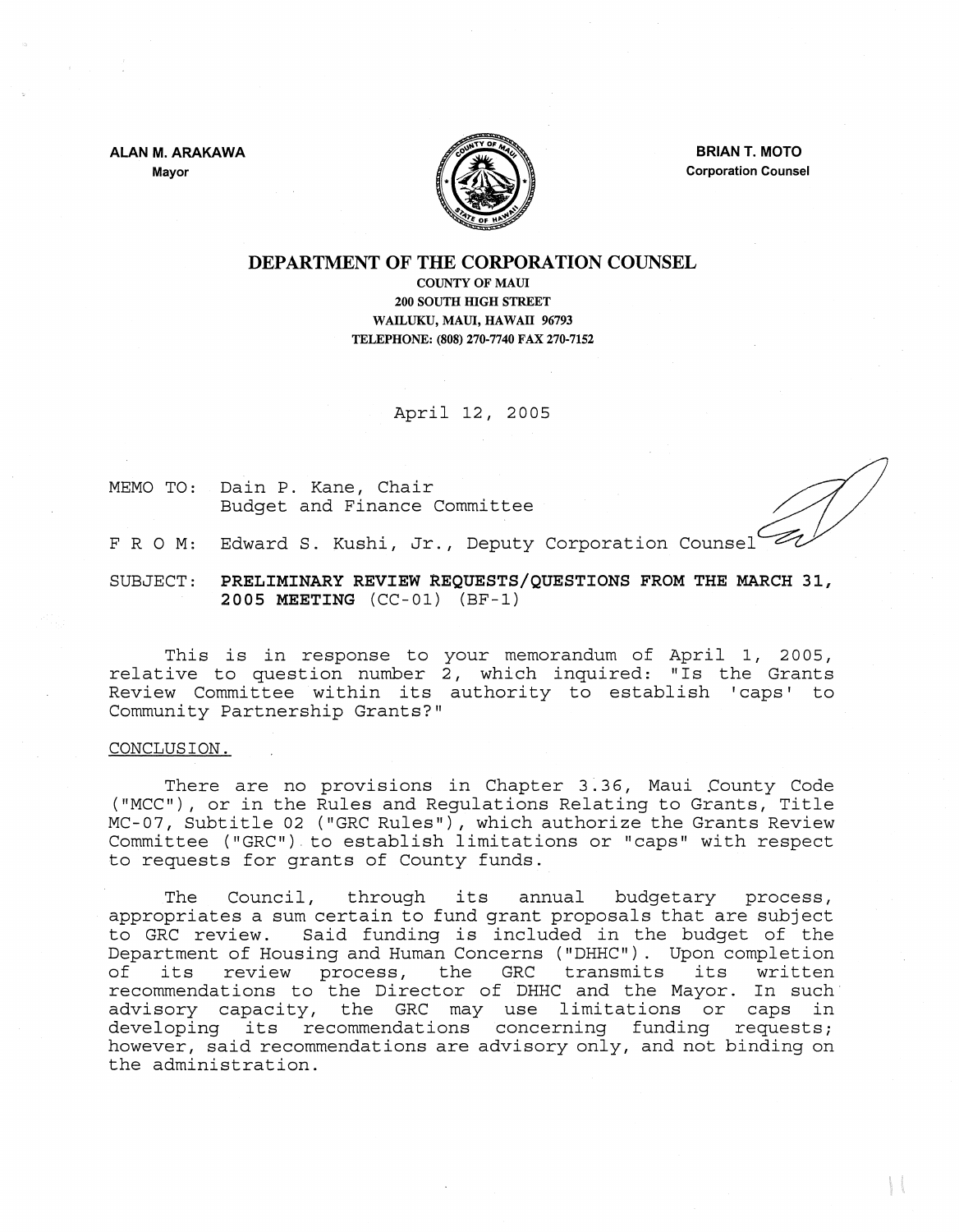Dain P. Kane, Chair April 12, 2005 Page 2

### DISCUSSION.

# **1.** CHAPTER 3.36, MAUl COUNTY CODE

The GRC was established pursuant to Chapter 3.36, MCC.<sup>1</sup> The GRC reviews "all applications for grants for programs relating to human services, community youth groups, and culture and the arts.  $I^2$ All appropriations "intended for allocation under this chapter" are subject to the GRC's review and written  $recommendations$  to the Mayor.<sup>3</sup> The GRC is authorized to adopt administrative rules</u> The GRC is authorized to adopt administrative rules relating to conditions for grants, procedural submission matters, grant request analysis factors, and standards for monitoring and evaluating grants.<sup>4</sup> The GRC also reviews requests for grants of County real property, and thereafter transmits its recommendations to the Council for its consideration and authorization.<sup>5</sup> Notwithstanding the GRC's jurisdiction to review and recommend "allocations of part or all of any appropriation intended for allocations of part of air of any appropriation intended for allocation under this chapter", the Council is not restricted by such allocations, and may, by separate appropriation, provide for grants for "public purposes", subject to conformance with certain procedural, contractual and administrative matters.<sup>7</sup>

There are no provisions in Chapter 3.36, MCC, that "authorizes" the GRC to limit or "cap" any funding or allocated appropriation to any particular requestor/recipient. As noted and emphasized above, the GRC's role is to review and recommend to the Mayor or the Council whether requests for grants should be granted. The final authority to approve, deny, or modify such requests lies with the Mayor or the Council, depending on the nature of the grant. However, there is nothing to prevent the GRC from recommending limitations or caps or from using such limitations or caps in formulating its final recommendations.

 ${}^{1}$ Section 3.36.020(A), MCC.

 $2$ Section 3.36.160, MCC.

 ${}^{3}$ Section 3.36.070, MCC (GRC recommendations) *;* Section 3.36.080, MCC (GRC recommendations for allocations) . written findings and

Sections 3.36.020(D), (E), MCC. Section 3.36.090, MCC. Section 3.36.080, MCC. Section 3.36.150, MCC.